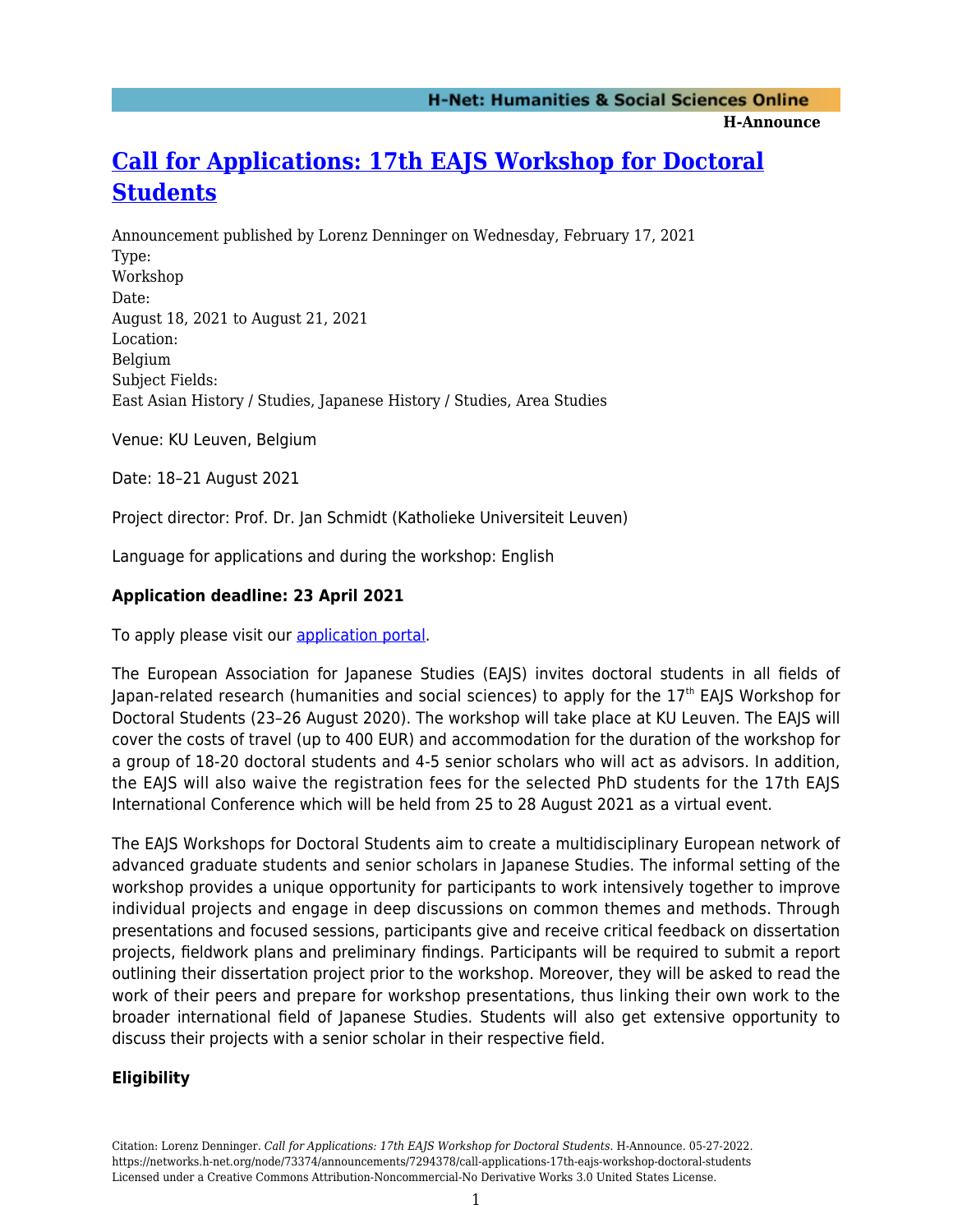#### **H-Net: Humanities & Social Sciences Online H-Announce**

Graduate students working on a dissertation topic related to Japan, regardless of citizenship, who are enrolled at universities in Europe, and students of European nationality who are enrolled in graduate programs outside Europe are eligible. Accepted participants travelling to the workshop from outside Europe can expect a travel cost subsidy of up to 450 EUR. Doctoral Students from European universities that do not have major centers of Japanese Studies are especially encouraged to apply. Applications are particularly welcome from graduate students in the early fieldwork phase through the middle stages of dissertation writing. All applicants are expected to have studied the Japanese language and to use materials written in Japanese as sources for their dissertations. Applicants are expected to provide evidence of Japanese language ability in their applications.

# **Application and Selection Process**

Please be aware that EAJS uses an online system to manage submissions for its workshop for doctoral students.

Your application must include:

- A curriculum vitae;
- A short cover letter (maximum 250 words), indicating why you wish to attend the workshop as well as the current state of progress of the doctoral work;
- A summary of the dissertation project (maximum 500 words), explaining topic, relevance, research question, methodology, and current stage of the dissertation project.

### **These documents must be submitted via the [application website](https://www.eajs.eu/index.php?id=797) by 23 April 2021. Selected candidates will be notified by mid-May 2021.**

Selected candidates will be required to send a project report (about 5000 words) to the project director by **9 July 2021**.

This project report should have the following structure:

- 1. title and author
- 2. abstract with keywords
- 3. current state of research (empirical findings and theories) and research gap(s)
- 4. research question of project and its relevance respectively own motivation
- 5. theoretical framework, methodology of project, and schedule
- 6. hypotheses and/or preliminary results
- 7. (possible) difficulties in realizing research project
- 8. quoted literature

It goes without saying that the project report should conform to best academic practice (language, referencing, etc.). It will be the basis for short presentations on the individual research projects, for group presentations and discussions, and for the individual supervision.